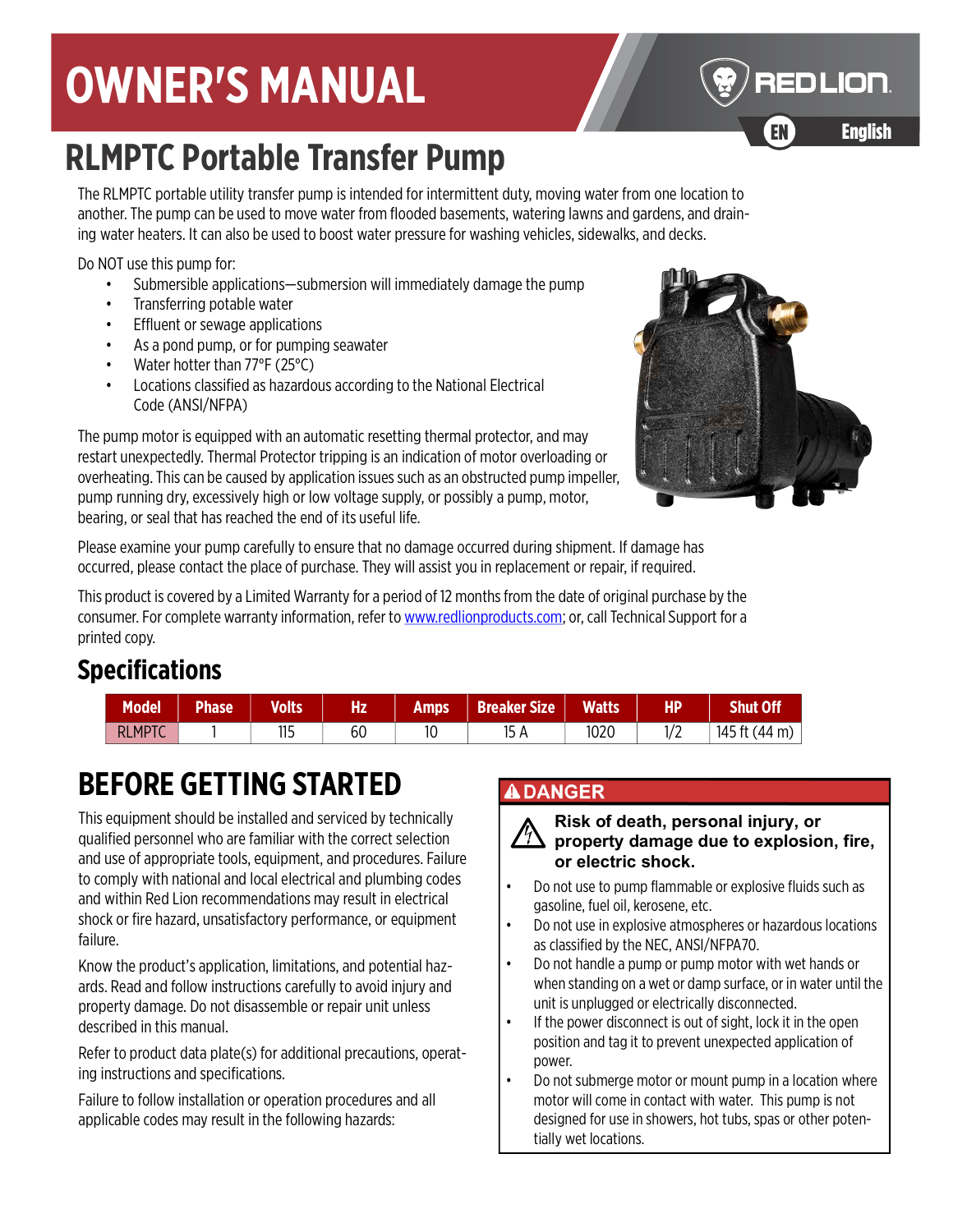#### **AWARNING**

**High voltages capable of causing severe injury or death by electrical shock are present in this unit.**

- To reduce risk of electrical shock, disconnect power before working on or around the system. More than one disconnect switch may be required to de-energize the equipment before servicing.
- Be certain that this pump is connected to a circuit equipped with a ground fault circuit interrupter (GFCI) device if required by code.
- This product is supplied with a grounding conductor and grounding-type attachment plug. To reduce risk of electric shock, be certain that it is connected only to a properly grounded grounding-type receptacle. Do not remove the third prong from the plug. The third prong is to ground the pump to help prevent possible electric shock hazard.
- Wire pump system for correct voltages.
- The pump has been evaluated for use with water only. Pump should only be used with liquids compatible with pump component materials. If the pump is used with liquids incompatible with the pump components, the liquid can cause failure to the electrical insulation system resulting in electrical shock.
- Do not remove priming plug, pump housing, or suction or discharge hose fittings when pump is hot. Hot water and/or vapor inside could be pressurized.
- Release all pressure within the system and drain all liquids before servicing pump.
- Do not use the power cord for lifting the pump.

#### **ACAUTION**

#### **Risk of bodily injury, electric shock, or property damage.**

- This equipment must not be used by children or persons with reduced physical, sensory, or mental abilities, or lacking in experience and expertise, unless supervised or instructed. Children may not use the equipment, nor may they play with the unit or in the immediate vicinity.
- Do not use this pump for pumping any liquid intended for human consumption.
- Make sure that the discharge line of the pump is secure before operating pump. If the discharge line is not secured it could move.
- Do not oil the motor. The pump's motor housing is sealed. Use of oil could cause serious electric shock and/or permanent damage to the pump.
- Do not run pump dry. If run dry, the surface temperature of the pump will rise to a high temperature that could cause skin burns if touched, and will cause serious damage to the pump.
- Do not let the unit freeze. Freezing may cause cracking or distortion that may destroy the unit.
- Operation of this equipment requires detailed installation and operation instructions provided in this manual for use with this product. Read entire manual before starting installation and operation.
- End User should receive and retain manual for future use.
- Keep safety labels clean and in good condition.

## **INSTALLATION**

## **Physical Installation**

- 1. Do not plug in the pump until all plumbing connections are complete and pump is secure.
- 2. Position the pump on a flat surface and make sure that the hoses to be used are uncoiled.
- 3. Attach the two 3/4" brass garden hose adapters to the suction and discharge ports.
- 4. Attach rigid pipe or reinforced hose to the brass adapter on the suction port (marked "IN").



**IMPORTANT:** Never use regular garden hose or unreinforced hose on the suction side of the pump.

- 5. Attach the strainer (included) to the end of the suction line. This prevents foreign objects or small debris from damaging the pump. Ensure there is no debris blocking the strainer screen.
- 6. Place the end of the suction line or reinforced garden hose into the source of water to be moved.
- 7. Ensure the suction line is airtight and there are no holes in the pipe or reinforced hose.
- 8. Attach a second hose to the discharge port (marked "OUT"). A regular garden hose may be used on the discharge side of the pump.
- 9. Direct the end of the garden hose where the water is to be relocated. Secure the discharge hose to keep it from moving due to water pressure.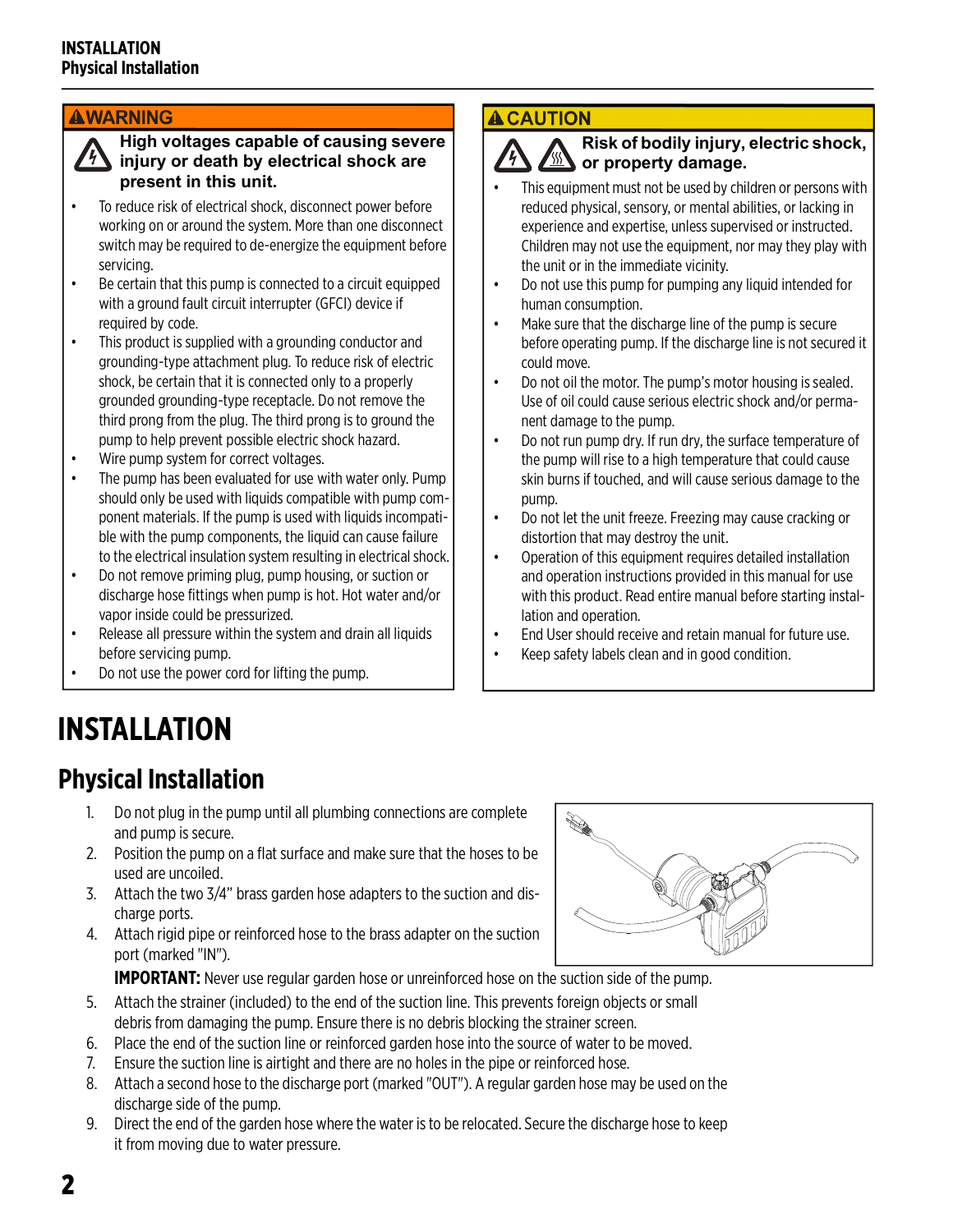## **Priming and Starting the Pump**

- 1. The pump should be located no more than 15' away from the water source. Remove the prime plug (marked "PRIME") and fill the pump body with water. Tighten the plug.
- 2. Plug the power cord into an electrical outlet. To reduce the risk of electric shock, be certain it is connected only to a properly grounded grounding-type receptacle.

**IMPORTANT:** Check the pump label for proper voltage required. Do not connect to voltage other than that shown.

**IMPORTANT:** Minimum wire size for portable cord from power supply to motor is as follows: Up to 10 ft. (3 m) – 18 AWG; 10 to 50 ft. (3-15 m) - 16 AWG; 50 to 100 ft. (15-30 m) - 14 AWG.

- 3. The pump typically takes several minutes to prime. The priming time depends on the suction line length and the vertical distance between the pump and the water source. If the pump won't prime, refer to the Troubleshooting guide.
- 4. Unplug the unit as soon as the pump stops pumping water or the suction sound changes to prevent the pump from running dry. Do not let the unit run dry (without liquid). The seal may be damaged and the motor may fail if the pump is allowed to run dry.

# <span id="page-2-1"></span>**MAINTENANCE**

## **Periodic Service**

Inspect motor brushes after every 100 hours of operation. If brushes are less than ¼" long they should be replaced. If re-installing old motor brushes, be sure to mark the location from which each came. Replace used brushes in original orientation as well.

One additional set of replacement motor brushes are included with the pump. To order additional motor brushes, refer to ["Replacement Parts" on page 4](#page-3-0). If replacement parts are not supplied at the retail outlet where this pump was purchased, please call our Technical Support for ordering information.

Replace motor brushes as follows:

- 1. Disconnect electrical cord from power supply.
- 2. Allow the motor to cool for 30 minutes before servicing.
- 3. Remove motor brush caps with screwdriver.
- 4. Remove used motor brush assembly.
- 5. Insert new motor brush assembly.
- 6. Replace motor brush caps.

Always check the power cord and electric receptacle for damage or corrosion before each use. The power cord on these units cannot be replaced. If damaged, replace the pump.

## <span id="page-2-0"></span>**Cleaning Impeller and Volute**

After unplugging the pump from electric power, disconnect the discharge hoses from the pump.

- 1. Remove the screws that hold the motor assembly to the volute.
- 2. Separate the motor from the volute.
- 3. The impeller remains with the motor assembly. Clean the impeller and the volute passage. Do not use strong solvents on the impeller.
- 4. Be sure the impeller turns freely after cleaning.
- 5. Attach the motor assembly to the volute, making sure the seal is properly aligned.



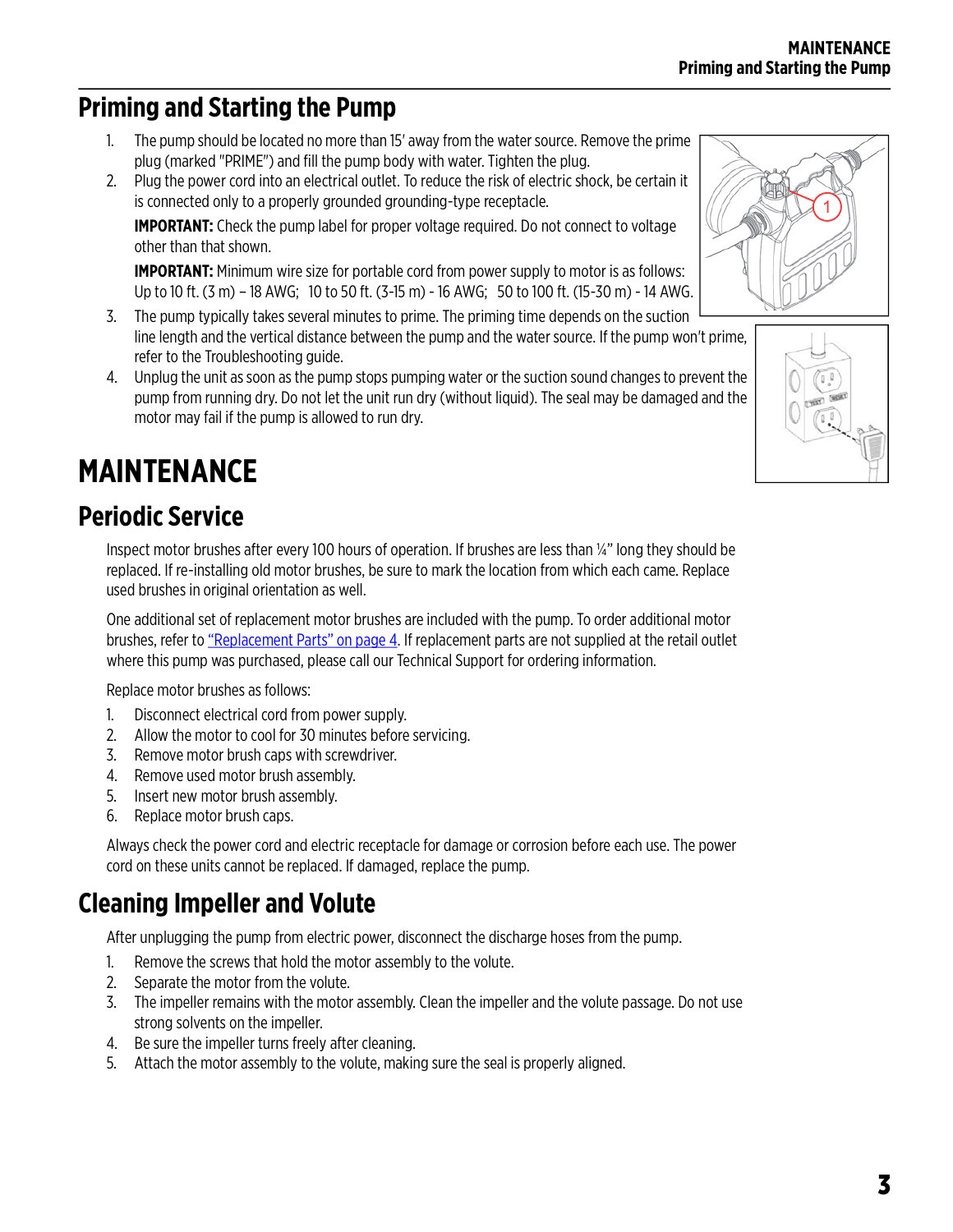#### **MAINTENANCE Storage**

#### **Storage**

If pump is being stored for more than 30 days:

- 1. Allow the pump to cool completely.
- 2. Remove priming plug from the pump housing and remove the suction discharge hoses and/or piping. Invert the pump upside-down and drain any water left in the pump.
- 3. Install priming plug in the pump housing.
- 4. Tape up suction and discharge ports to prevent anything from accidentally entering the pump.
- 5. Cover pump and store in a clean, dry area at room temperature.

## **Troubleshooting**

| <b>Problem</b>                 | <b>Probable Causes</b>                                                                                                                                                                                                       | <b>Corrective Action</b>                                           |  |  |
|--------------------------------|------------------------------------------------------------------------------------------------------------------------------------------------------------------------------------------------------------------------------|--------------------------------------------------------------------|--|--|
|                                | Pump not plugged in.                                                                                                                                                                                                         | Connect pump power cord to a GFCI circuit.                         |  |  |
|                                | Circuit breaker off or fuse removed.                                                                                                                                                                                         | Turn on circuit breaker or replace fuse.                           |  |  |
| Pump does not                  | Corroded power cord plug prongs.                                                                                                                                                                                             | Clean prongs on power cord plug.                                   |  |  |
| turn on                        | Tripped overload.                                                                                                                                                                                                            | Allow pump to cool, investigate cause (i.e. jammed impeller).      |  |  |
|                                | Worn motor brushes.                                                                                                                                                                                                          | Replace motor brushes.                                             |  |  |
|                                | Defective motor.                                                                                                                                                                                                             | Replace pump.                                                      |  |  |
| Pump will not                  | Air leak in suction line.                                                                                                                                                                                                    | Locate and eliminate air leak in suction line.                     |  |  |
| prime or loses                 | Suction lift is too high.                                                                                                                                                                                                    | Reduce the pump height to water source.                            |  |  |
| prime                          | Blocked impeller.                                                                                                                                                                                                            | Clean impeller; refer to "Cleaning Impeller and Volute" on page 3. |  |  |
| Pump runs but                  | Blocked impeller.<br>Suction lift is too high.<br>Inlet to impeller plugged.<br>Lift too high for pump.<br>Partially blocked inlet or strainer.<br>Impeller or discharge pipe is clogged.<br>Impeller wear due to abrasives. | Clean impeller; refer to "Cleaning Impeller and Volute" on page 3. |  |  |
| does not dis-                  |                                                                                                                                                                                                                              | Reduce the pump height to water source.                            |  |  |
| charge fluid                   |                                                                                                                                                                                                                              | Check strainer screen; clean if plugged.                           |  |  |
|                                |                                                                                                                                                                                                                              | Pull pump and clean, refer to "Maintenance" on page 3              |  |  |
|                                |                                                                                                                                                                                                                              | Check rated pump performance.                                      |  |  |
| Pump does not<br>deliver rated |                                                                                                                                                                                                                              | Clean inlet or strainer.                                           |  |  |
| capacity                       |                                                                                                                                                                                                                              | Pull pump and clean. Check hose for kinks or blockage.             |  |  |
|                                |                                                                                                                                                                                                                              | Replace pump.                                                      |  |  |

### <span id="page-3-0"></span>**Replacement Parts**

| <b>Description</b> | <b>Item</b>                                 |
|--------------------|---------------------------------------------|
| Hardware Kit       | $1$ (qty 2),<br>4, 5 (qty 4)<br>$8$ (qty 1) |
| Gasket             | $2$ (qty 1)                                 |
| Impeller           | $3$ (qty 1)                                 |
| <b>Brush Kit</b>   | $6$ (qty 2)                                 |
| <b>Strainer</b>    | 7 (gty 1)                                   |
|                    |                                             |





For technical assistance, parts, repair, or warranty information, please contact:

**888.885.9254** | **redlionproducts.com**

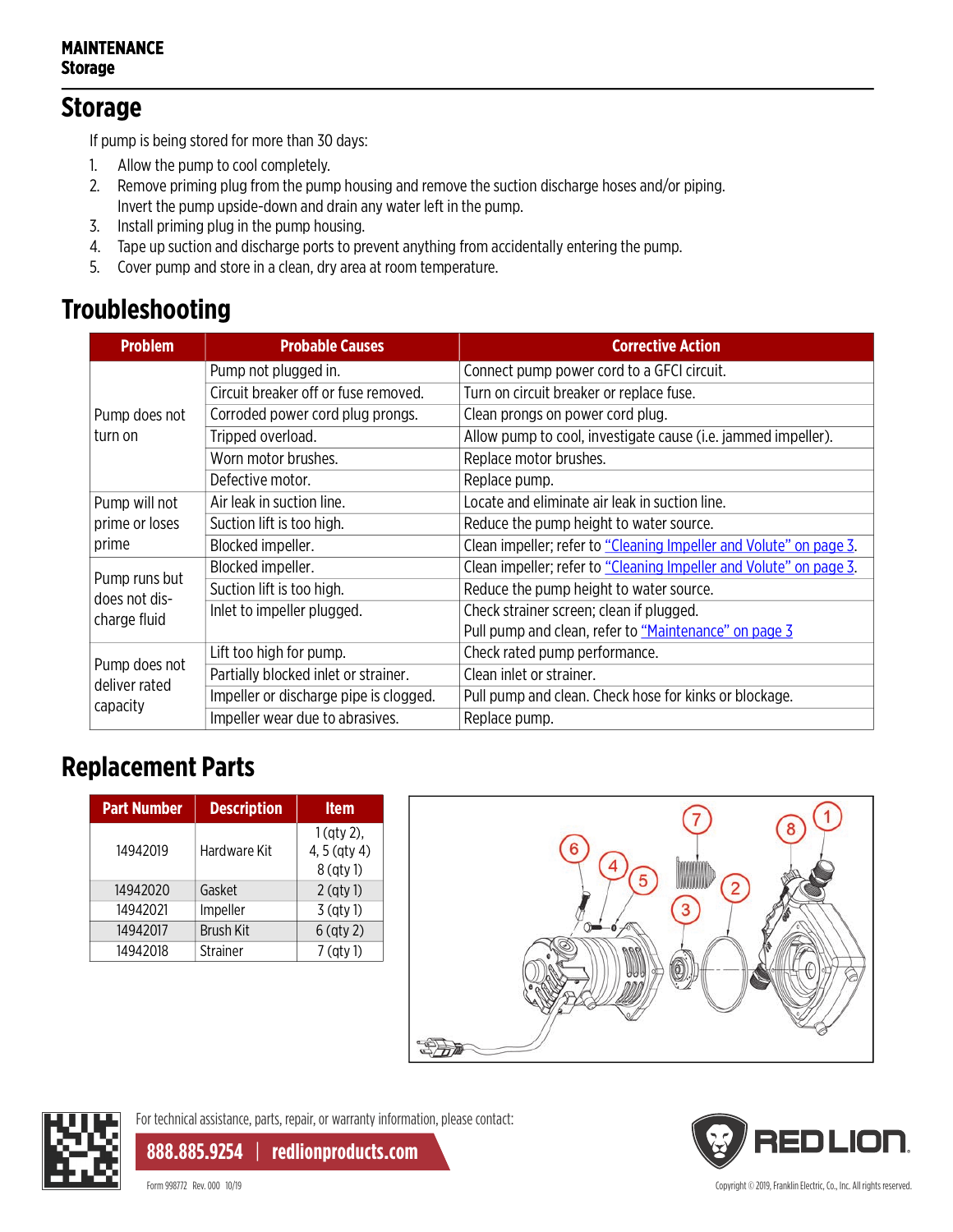# **MANUEL D'UTILISATION**

# **Pompe de transfert portative RLMPTC**

La pompe de transfert utilitaire portative RLMPTC est conçue pour un service intermittent et permet de déplacer de l'eau d'un endroit à un autre. La pompe peut être utilisée pour retirer l'eau des sous-sols inondés, arroser les pelouses et les jardins et drainer les chauffeeau. Elle peut également servir à augmenter la pression de l'eau pour laver les véhicules, les trottoirs et les terrasses.

Ne PAS utiliser cette pompe pour ce qui suit :

- Applications submersibles la submersion endommagera immédiatement la pompe
- Transfert d'eau potable
- Applications liées aux effluents ou aux égouts
- En tant que pompe pour bassin ou pour pomper de l'eau de mer
- Eau plus chaude que 25° C (77° F)
- Emplacements classés comme étant dangereux conformément au National Electrical Code (ANSI/NFPA)

Le moteur de la pompe est doté d'un disjoncteur thermique à réenclenchement automatique et peut redémarrer inopinément. Le déclenchement du disjoncteur thermique indique la surcharge ou la surchauffe du moteur. Ce déclenchement peut être causé par des problèmes d'application, notamment l'obstruction de la roue de la pompe, le fonctionnement de la pompe à sec ou une tension trop élevée ou trop basse, ou possiblement par la fin de la durée utile d'une pompe, d'un moteur, d'un roulement ou d'un joint d'étanchéité.



FR FRANÇAIS

**REDLION** 

Examiner soigneusement la pompe pour s'assurer qu'elle n'a pas été endommagée lors du transport. Si elle a été endommagée, communiquer le point de vente. Il vous aidera à remplacer ou à réparer le produit, le cas échéant.

[Ce produit est couvert par une garantie limitée pour une période de 12 mois à compter de la date d'achat d'origine par le](http://www.redlionproducts.com) -consommateur. [Pour obtenir les renseignements complets sur la garantie, consulter le site w](http://www.redlionproducts.com)ww.redlionproducts.com; ou communiquer avec le soutien technique pour en obtenir une copie imprimée.

## **Spécifications**

| <b>Modèle</b> | <b>Phase</b> | <b>Volts</b> | Hz | <b>Ampères</b> | Calibre du disjoncteur | <b>Watts</b> | НP          | <b>Arrêt</b>               |
|---------------|--------------|--------------|----|----------------|------------------------|--------------|-------------|----------------------------|
| <b>RLMPTC</b> |              | 115          | 60 | 10             | 15<br>IJ H             | 1020         | م ا<br>17 L | $(145 \text{ pi})$<br>44 m |

# **AVANT DE COMMENCER**

Cet équipement doit être installé et entretenu par des techniciens qualifiés capables de choisir et d'utiliser les outils, les équipements et les procédures appropriés. Le non-respect des codes électriques et codes de plomberie local et national et des recommandations de Red Lion pourrait mener à une électrocution ou un incendie, une mauvaise performance ou une défaillance de l'équipement.

Renseignez-vous sur l'application, les limitations et les risques potentiels du produit. Lisez et suivez attentivement les instructions pour éviter toute blessure ou tout dommage matériel. Ne démontez pas et ne réparez pas l'appareil si ces opérations ne sont pas décrites dans le présent manuel.

Consulter la plaque signalétique du produit pour obtenir des instructions et des spécifications de fonctionnement supplémentaires.

Le non-respect des procédures d'installation ou d'utilisation et de tous les codes en vigueur peut entraîner les risques suivants:

#### **ADANGER**

**Risque de mort, de blessure corporelle ou de dommage matériel en raison d'une explosion, d'un incendie ou d'une électrocution.**

- Ne pas utiliser pour pomper des liquides inflammables ou explo-<br>sifs comme l'essence, le mazout, le kérosène, etc.<br>Ne pas utiliser dans une atmosphère explosive ou un emplace-
- ment dangereux selon le Code national de l'électricité, ANSI/ NFPA70.
- Ne pas tenir une pompe ou un moteur de pompe avec les mains mouillées ou debout sur une surface mouillée ou humide ni dans l'eau tant que l'unité n'a pas été débranchée ou déconnectée de la source d'alimentation électrique.
- Si le dispositif de coupure du circuit d'alimentation se situe hors site, le verrouiller en position ouverte et le consigner afin d'empêcher toute mise sous tension inopinée.
- Ne pas submerger le moteur ni installer la pompe dans un endroit où le moteur entrerait en contact avec de l'eau. Cette pompe n'est pas destinée à être utilisée dans les douches, les spas ou d'autres emplacements potentiellement mouillés.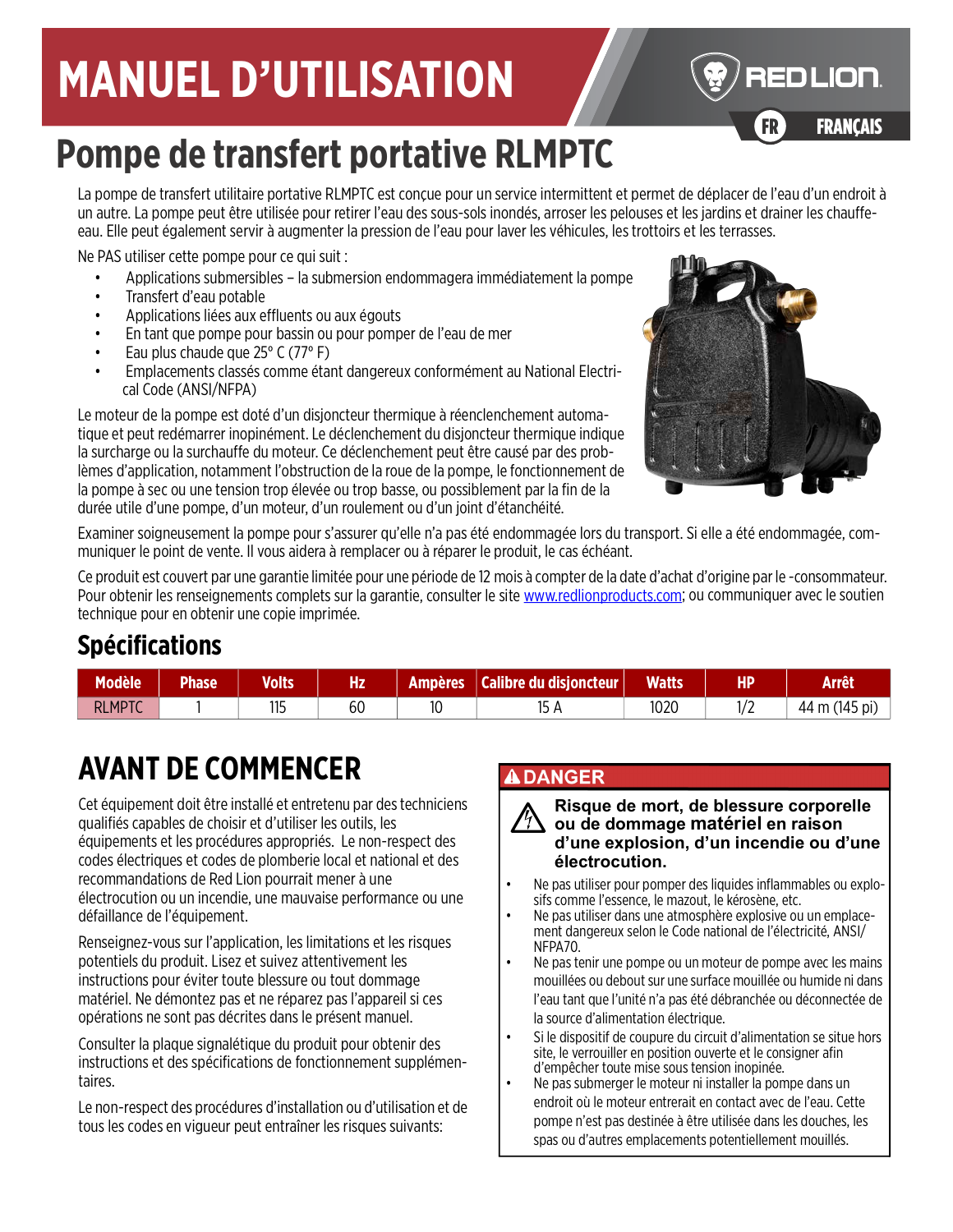#### **AAVERTISSEMENT**

#### **Risque de blessure grave ou de mort par électrocution.**

- Pour réduire le risque de choc électrique, débranchez l'alimentation avant de travailler sur le système ou autour de celui-ci. Plusieurs interrupteurs d'isolement peuvent être nécessaires pour décharger l'équipement avant de procéder à son entretien.
- Assurer de brancher la pompe à un circuit protégé par un disjoncteur de défaut à la terre (GFCI) si requis par le code.
- Ce produit est fourni avec un conducteur de mise à la terre et d'une fiche de branchement de type mise à la terre. Pour réduire le risque de décharge électrique, assurez-vous qu'il est correctement raccordé à un réceptacle de type mise à la terre uniquement. Ne retirez pas la troisième broche de la fiche. La troisième broche permet de mettre la pompe à la terre afin d'éviter les éventuelles décharges électriques.
- Raccorder le système de pompe en respectant la tension indiquée.
- La pompe a été évaluée pour être utilisée avec de l'eau uniquement. La pompe doit être utilisée uniquement avec des liquides compatibles avec les matériaux de ses composants. Si la pompe est utilisée avec des liquides incompatibles avec les composants de la pompe, le liquide peut provoquer une défaillance du système d'isolation électrique entraînant un choc électrique.
- N'enlevez pas le bouchon d'amorçage, le boîtier de la pompe ou les raccords d'aspiration ou de décharge lorsque la pompe est chaude. L'eau chaude et/ou la vapeur à l'intérieur peuvent être pressurisées.
- Relâchez toute la pression dans le système et égouttez tous les liquides avant d'entretenir la pompe.
- Ne pas soulever la pompe à l'aide du cordon électrique.

#### **A ATTENTION**

#### **Risque de blessure, de choc électrique ou de dégâts matériels.**

- Cet équipement ne doit pas être utilisé par des enfants ou des personnes ayant des capacités physiques, sensorielles ou mentales réduites ou un manque d'expérience, à moins qu'elles ne soient supervisées ou dirigées. Les enfants ne doivent pas utiliser l'équipement ni jouer avec le produit ou à proximité de celui-ci.
- Ne pas utiliser cette pompe pour pomper tout liquide destiné à la consommation humaine.
- Assurez-vous que la ligne de décharge de la pompe est sécurisée avant de fonctionner la pompe. Si la ligne de décharge n'est pas fixée, elle pourrait se déplacer.
- Ne pas graisser le moteur. Le carter moteur de la pompe est scellé et renferme une huile diélectrique de qualité supérieure pour la transmission de chaleur et la lubrification à vie. L'utilisation d'autres huiles peut causer de graves électrocutions et/ou des dommages permanents de la pompe.
- Ne pas faire fonctionner la pompe à sec. En cas de fonctionnement à sec, la température à la surface de la pompe augmentera à un niveau susceptible de causer des brûlures cutanées en cas de contact et entraînera de graves dommages à votre pompe.
- Ne laissez pas l'unité geler. Le gel peut causer des fissures ou des distorsions qui peuvent détruire l'unité.
- Le fonctionnement de cet équipement requiert les instructions d'installation et de fonctionnement détaillées fournies dans le présent manuel. Lire tout le manuel avant d'installer et d'utiliser le produit.
- L'utilisateur final doit recevoir et conserver le manuel pour consultation ultérieure.
- Garder les étiquettes de sécurité propres et en bon état.

# **INSTALLATION**

## **Installation physique**

- 1. Ne pas brancher la pompe avant que tous les raccords de plomberie aient été effectués et que la pompe soit bien fixée en place.
- 2. Placer la pompe sur une surface plane et s'assurer que les tuyaux prévus pour l'utilisation sont déroulés.
- 3. Fixer les deux adaptateurs de tuyau d'arrosage en laiton de 0,75 po aux orifices d'aspiration et de refoulement.
- 4. Fixer le tuyau rigide ou renforcé à l'adaptateur en laiton sur l'orifice d'aspiration (marqué « IN »).

**IMPORTANT :** Ne jamais brancher un tuyau d'arrosage ordinaire ou un tuyau non renforcé à l'orifice d'aspiration de la pompe.



- 5. Fixer la crépine (comprise) à l'extrémité de la conduite d'aspiration. Cela évitera que des objets étrangers ou des petits débris endommagent- la pompe. S'assurer qu'aucun débris ne bloque le filtre de la crépine.
- 6. Placer l'extrémité de la conduite d'aspiration ou du tuyau d'arrosage renforcé dans la source d'eau à déplacer.
- 7. S'assurer que la conduite d'aspiration est étanche à l'air et que le tuyau ou le tuyau renforcé est exempt de trou.
- 8. Raccorder un deuxième tuyau à l'orifice d'aspiration (marqué « OUT »). Un tuyau d'arrosage ordinaire peut être raccordé à l'orifice d'aspiration de la pompe.
- 9. Orienter l'extrémité du tuyau d'arrosage à l'endroit où l'eau doit être transférée. Fixer le tuyau de refoulement de façon à empêcher qu'il bouge en raison de la pression d'eau.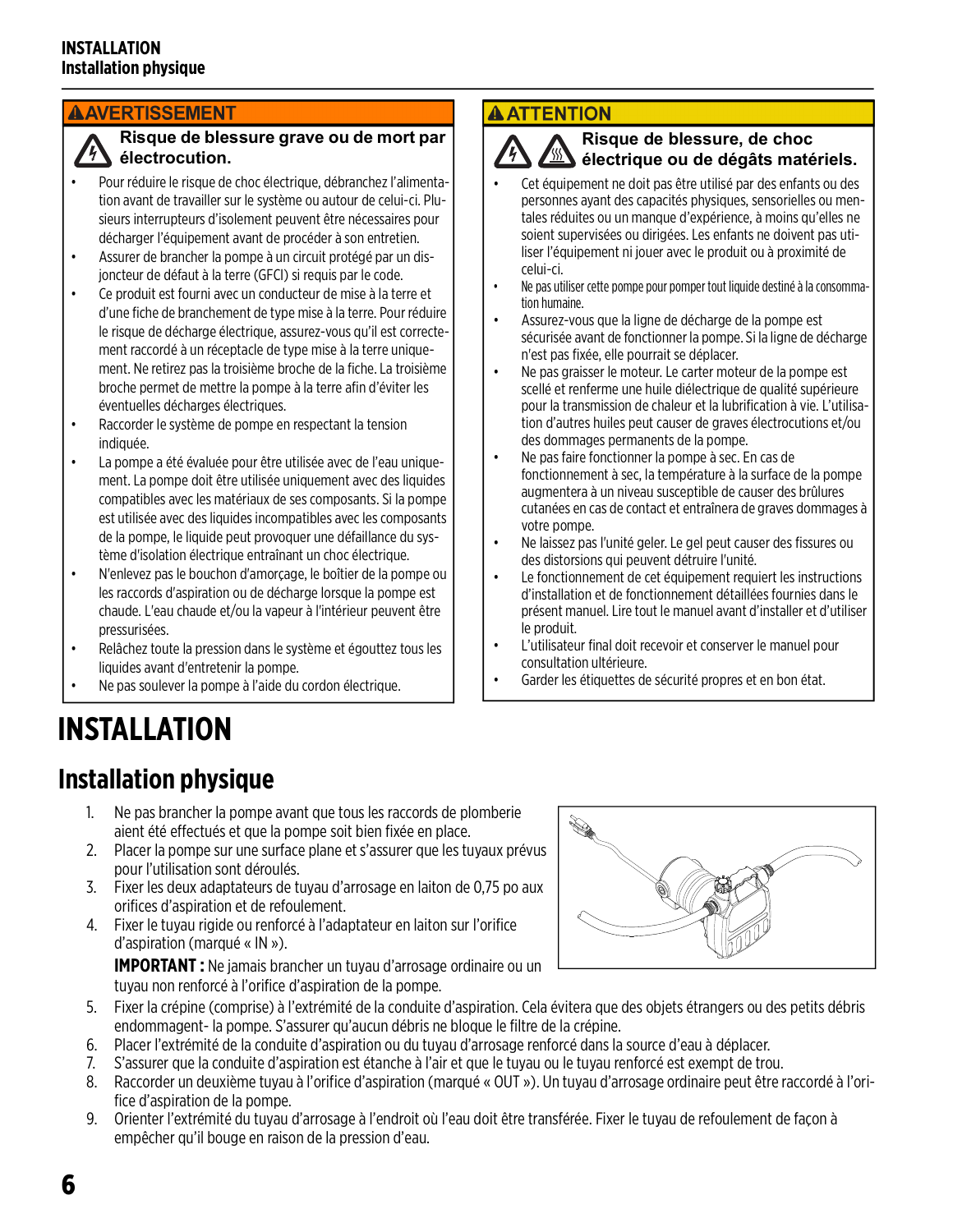### **Amorçage et démarrage de la pompe**

- 1. La pompe doit être située à au plus 15 pi de la source d'eau. Retirer le bouchon d'amorçage (marqué « PRIME « ) et remplir la pompe avec de l'eau. Resserrer le bouchon.
- 2. Brancher le cordon d'alimentation dans une prise électrique. Pour réduire le risque de décharge électrique, s'assurer que la pompe est correctement raccordée à une prise de type mise à la terre uniquement.

**IMPORTANT :** Consulter l'étiquette de la pompe pour connaître la tension requise. Ne pas connecter la pompe à une autre tension que celle indiquée.

**IMPORTANT :** Le calibre de fil minimal pour le cordon flexible allant de l'alimentation électrique au moteur va comme suit : Jusqu'à 3 m (10 pi) – 18 AWG, 3 à 15 m (10 à 50 pi) – 16 AWG, 15 à 30 m (50 à 100 pi) – 14 AWG.

- 3. Il faut généralement plusieurs minutes à la pompe pour s'amorcer. Le temps d'amorçage dépend de la longueur de la conduite d'aspiration et de la distance verticale entre la pompe et la source d'eau. Si la pompe ne s'amorce pas, consulter le guide de dépannage.
- 4. Débrancher l'appareil dès que la pompe cesse de pomper l'eau ou que le son d'aspiration change afin d'éviter que la pompe fonctionne à sec. Ne pas laisser la pompe fonctionner à sec (sans liquide). Le joint d'étanchéité peut être endommagé et le moteur peut cesser de fonctionner si la pompe fonctionne à sec.

## <span id="page-6-1"></span>**ENTRETIEN**

### **Entretien périodique**

Inspecter les balais de moteur toutes les 100 heures de fonctionnement. Si la longueur des balais est inférieure à 0,25 po, ces derniers doivent être remplacés. Si d'anciens balais de moteur sont installés, veiller à inscrire l'emplacement de provenance de chacun. Replacer également les balais usés dans l'-orientation d'origine.

Un ensemble supplémentaire de balais de moteur de rechange est compris avec la pompe. Pour commander d'autres balais de moteur, consulter ["Pièces de rechange" à la page 8](#page-7-0). Si les pièces de rechange ne sont pas fournies au point de vente au détail où la pompe a été achetée, communiquer avec notre soutien technique afin de connaître les renseignements pour commander.

Remplacer les balais de moteur comme suit :

- 1. Débrancher le cordon électrique de la source d'alimentation électrique.
- 2. Laisser le moteur refroidir pendant 30 minutes avant de procéder à l'entretien.
- 3. Retirer les capuchons des balais de moteur à l'aide d'un tournevis.
- 4. Retirer l'ensemble de balais de moteur usé.
- 5. Insérer le nouvel ensemble de balais de moteur.
- 6. Replacer les capuchons des balais de moteur.

Toujours vérifier la présence de dommages et de corrosion sur le cordon d'alimentation et la prise électrique avant chaque utilisation. Le cordon d'alimentation de ces appareils ne peut pas être remplacé. S'il est endommagé, remplacer la pompe.

## <span id="page-6-0"></span>**Nettoyage de la roue et de la volute**

Après avoir débranché la pompe de sa source d'alimentation électrique, débrancher les tuyaux de refoulement de la pompe.

- 1. Retirer les vis qui maintiennent l'ensemble moteur à la volute.
- 2. Séparer le moteur de la volute.
- 3. La roue doit rester avec l'ensemble moteur. Nettoyer le passage entre le rotor et la volute. Ne pas utiliser de solvant fort sur la roue.
- 4. S'assurer que la roue tourne librement après le nettoyage.
- 5. Fixer l'ensemble moteur à la volute en veillant à ce que le joint d'étanchéité soit correctement aligné.



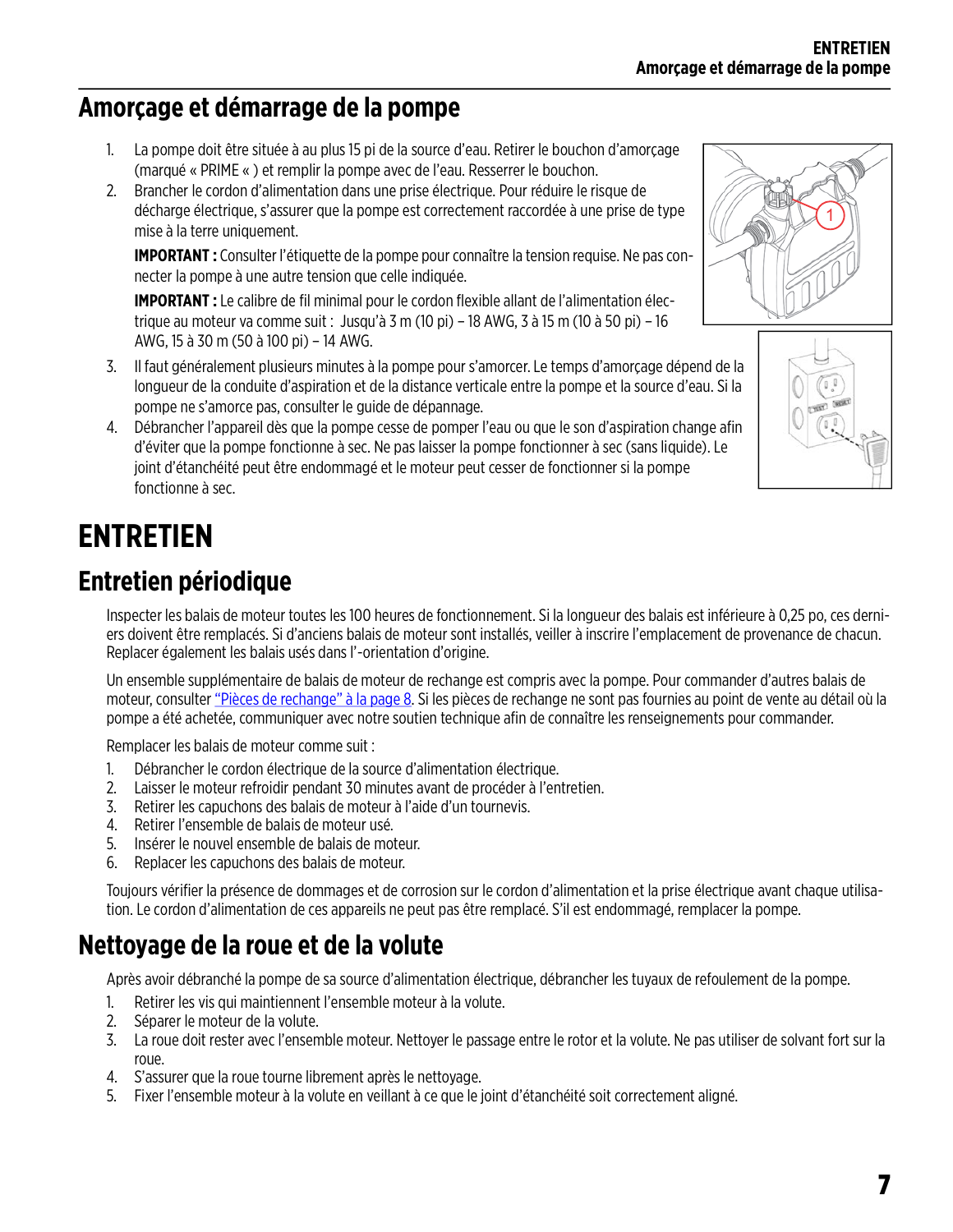### **Entreposage**

Si la pompe est entreposée pendant plus de 30 jours :

- 1. Laisser la pompe refroidir complètement.
- 2. Retirer le bouchon d'amorçage du boîtier de la pompe ainsi que les tuyaux d'aspiration et de refoulement. Mettre la pompe à l'envers et drainer toute l'eau restante dans la pompe.
- 3. Installer le bouchon d'amorçage dans le boîtier de la pompe.
- 4. Appliquer du ruban sur les orifices d'aspiration et de refoulement pour éviter que des débris pénètrent accidentellement dans la pompe.
- 5. Couvrir la pompe et l'entreposer dans un endroit propre et sec à la température ambiante.

### **Dépannage**

| <b>Problème</b>         | <b>Causes probables</b>                               | <b>Mesure corrective</b>                                                                                        |  |  |
|-------------------------|-------------------------------------------------------|-----------------------------------------------------------------------------------------------------------------|--|--|
|                         | La pompe n'est pas branchée.                          | Brancher le cordon d'alimentation de la pompe à un circuit protégé par un dis-<br>joncteur de fuite à la terre. |  |  |
|                         | Le disjoncteur est éteint ou le fusible a été retiré. | Mettre le disjoncteur sous tension ou remplacer le fusible.                                                     |  |  |
| La pompe ne se met      | Les broches de la fiche du cordon d'alimentation      | Nettoyer les broches de la fiche du cordon d'alimentation.                                                      |  |  |
| pas en marche           | sont corrodées.                                       |                                                                                                                 |  |  |
|                         | La surcharge a été déclenchée.                        | Laisser la pompe refroidir et chercher la cause (p. ex., blocage de la roue).                                   |  |  |
|                         | Les balais du moteur sont usés.                       | Remplacer les balais du moteur.                                                                                 |  |  |
|                         | Le moteur est défectueux.                             | Remplacer la pompe.                                                                                             |  |  |
| La pompe ne             | Il y a une fuite d'air dans la conduite d'aspiration. | Localiser et éliminer la fuite d'air dans la conduite d'aspiration.                                             |  |  |
| s'amorce pas ou perd    | La hauteur d'aspiration est trop grande.              | Réduire la hauteur de la pompe par rapport à la source d'eau.                                                   |  |  |
| son amorçage            | La roue est bloquée.                                  | Nettoyer la roue; consulter "Nettoyage de la roue et de la volute" à la page 7.                                 |  |  |
| La pompe                | La roue est bloquée.                                  | Nettoyer la roue; consulter "Nettoyage de la roue et de la volute" à la page 7.                                 |  |  |
| fonctionne, mais elle   | La hauteur d'aspiration est trop grande.              | Réduire la hauteur de la pompe par rapport à la source d'eau.                                                   |  |  |
| ne -refoule pas le lig- | L'entrée de la roue est bouchée.                      | Vérifier le filtre de la crépine et le nettoyer s'il est obstrué.                                               |  |  |
| uide                    |                                                       | Extraire la pompe et la nettoyer; consulter "Entretien" à la page 7                                             |  |  |
|                         | La pompe est soulevée trop haut.                      | Vérifier le rendement nominal de la pompe.                                                                      |  |  |
| La pompe n'atteint      | L'entrée ou la crépine est partiellement bloquée.     | Nettoyer l'entrée ou la crépine.                                                                                |  |  |
| pas la puissance        | La roue ou le tuyau de refoulement est                | Extraire la pompe et la nettoyer. Vérifier la présence de plis ou d'obstruction dans                            |  |  |
| nominale                | bouché(e).                                            | le tuyau.                                                                                                       |  |  |
|                         | La roue est usée à cause d'abrasifs.                  | Remplacer la pompe.                                                                                             |  |  |

### <span id="page-7-0"></span>**Pièces de rechange**

| Référence | <b>Description</b>                    | <b>Article</b>                                 |
|-----------|---------------------------------------|------------------------------------------------|
| 14942019  | Trousse d'acces-<br>soires de montage | $1$ (qté : 2),<br>4, $5(C:4)$<br>$8$ (qté : 1) |
| 14942020  | Joint d'étanchéité                    | $2$ (qté : 1)                                  |
| 14942021  | Roue                                  | $3$ (qté : 1)                                  |
| 14942017  | Trousse de balais                     | $6$ (qté : 2)                                  |
| 14942018  | Crépine                               | $7$ (qté : 1)                                  |





Pour l'aide technique, entrez s'il vous plaît en contact :

**888.885.9254** | **redlionproducts.com**

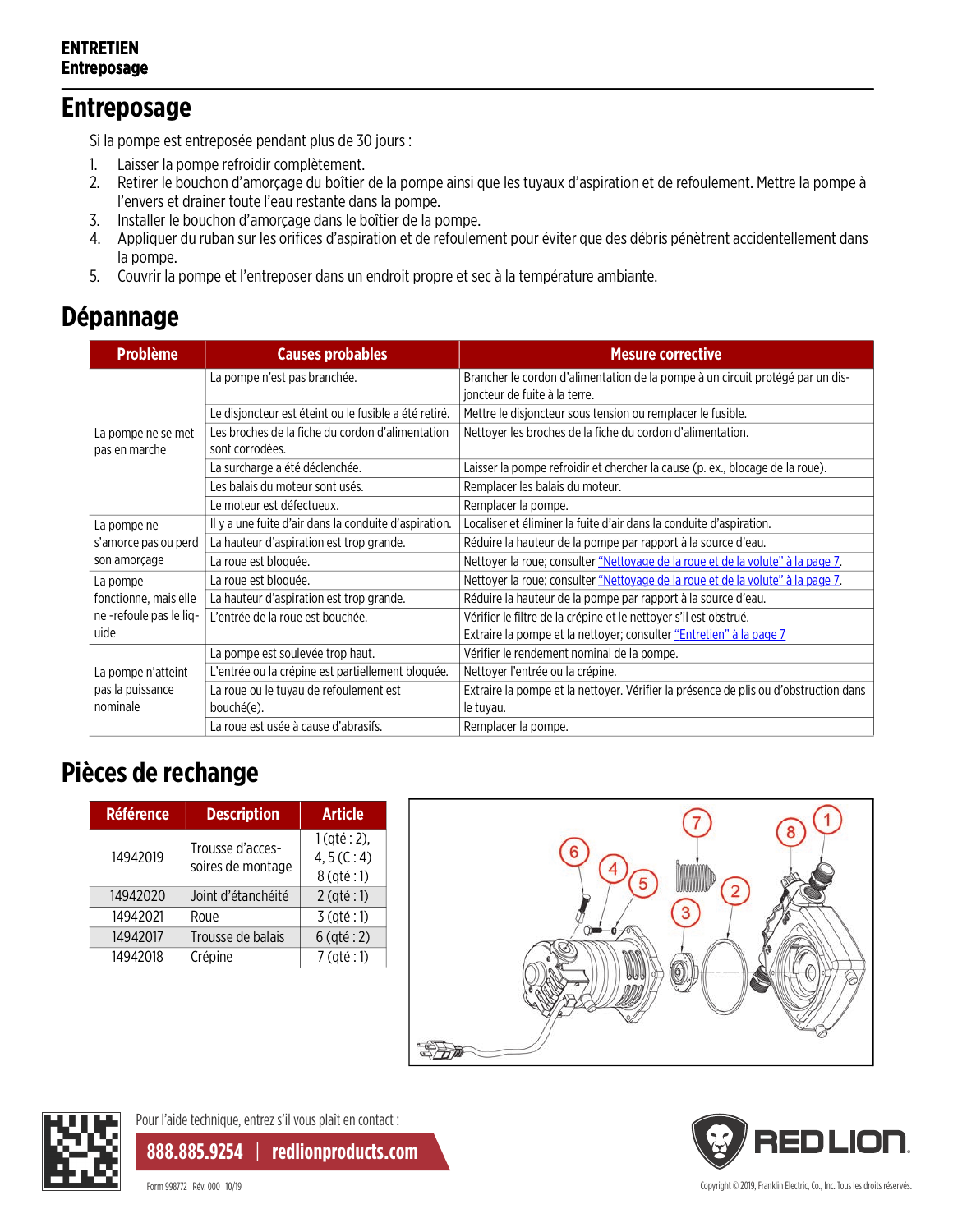# **MANUAL DEL PROPIETARIO**

# **Bomba portátil de transferencia RLMPTC**

La bomba portátil de transferencia para servicios públicos RLMPTC está diseñada para tareas intermitentes, y la remoción de agua de un lugar a otro. La bomba se puede utilizar para retirar agua de sótanos inundados, regar césped y jardines, y drenar calentadores de agua. También se puede usar para aumentar la presión del agua para lavar vehículos, aceras y cubiertas.

NO use esta bomba para:

- Aplicaciones sumergibles: la inmersión dañará la bomba de inmediato
- Transferencia de agua potable
- Aplicaciones con efluentes o aguas residuales
- Como bomba de estanque o para bombear agua de mar
- Agua con una temperatura mayor a 77° F (25° C)
- Lugares clasificados como peligrosos de acuerdo con el Código Eléctrico Nacional (ANSI/NFPA)

El motor de la bomba está equipado con un protector térmico de reinicio automático y puede reiniciarse de manera inesperada. La activación del protector térmico es una indicación de sobrecarga o sobrecalentamiento del motor. Esto puede deberse a problemas de aplicación, como un impulsor de la bomba obstruido, una bomba que funciona en seco, un suministro de voltaje excesivamente alto o bajo, o quizás una bomba, motor, cojinete o sello que haya alcanzado el final de su vida útil.



ES ESPAÑOL

**ESPAÑOL** 

REDLION

Examine su bomba en forma minuciosa para asegurarse de que no haya sufrido daños durante el envío. Si sufrió daños, comuníquese con el lugar donde la compró. Allí lo ayudarán a reemplazarla o repararla, según corresponda.

[Este producto está cubierto por una garantía limitada por un período de 12 meses a partir de la fecha de compra original realizada por el](http://www.redlionproducts.com)  us-[uario. Para obtener información completa sobre la garantía, visite w](http://www.redlionproducts.com)ww.redlionproducts.com; o bien llame al departamento de Soporte técnico para obtener una copia impresa.

### **Especificaciones**

| <b>Modelo</b> | Fase | <b>Voltios</b>   | Hz |    | Tamaño del disyuntor | <b>Vatios</b> | HP | Apagado         |
|---------------|------|------------------|----|----|----------------------|---------------|----|-----------------|
| <b>RLMPTC</b> |      | <b>11 F</b><br>. | bι | 10 |                      | 1020          |    | 145 pies (44 m) |

# **ANTES DE EMPEZAR**

La instalación y el mantenimiento de este equipo deben estar a cargo de personal con capacitación técnica. El hecho de no cumplir con los códigos eléctricos nacionales y locales y con las recomendaciones de Red Lion puede provocar peligros de descarga eléctrica o incendio, desempeños insatisfactorios o fallas del equipo.

Conozca las aplicaciónes, las limitaciones y los peligros potenciales del producto. Lea y siga las instrucciones cuidadosamente para evitar lesiones y daños materiales. No desarme ni repare la unidad salvo que esté descrito en este manual.

Consulte las placas de características del producto para obtener instrucciones de operación, precauciones y especificaciones adicionales.

El hecho de no seguir los procedimientos de instalación/ operación y todos los códigos aplicables puede ocasionar los siguientes peligros:

#### **A PELIGRO**

#### **Riesgo de muerte, lesiones personales o daños materiales por explosión, incendio o descarga eléctrica.**

- No usar para bombear líquidos inflamables o explosivos como gasolina, fueloil, kerosene, etc.
- No usar en atmósferas explosivas ni lugares peligrosos según la clasificación de la NEC, ANSI/NFPA70.
- No maneje una bomba ni el motor de una bomba con las manos mojadas o cuando esté parado sobre una superficie mojada o húmeda, o en agua hasta que la unidad esté desenchufada o desconectada eléctricamente.
- Si la desconexión de alimentación está fuera del sitio, bloquéela en la posición abierta y etiquétela para evitar una conexión inesperada de la alimentación.
- No sumerja el motor ni monte la bomba en un lugar donde el motor entrará en contacto con el agua. Esta bomba no está diseñada para su uso en duchas, jacuzzis, spas u otros lugares potencialmente húmedos.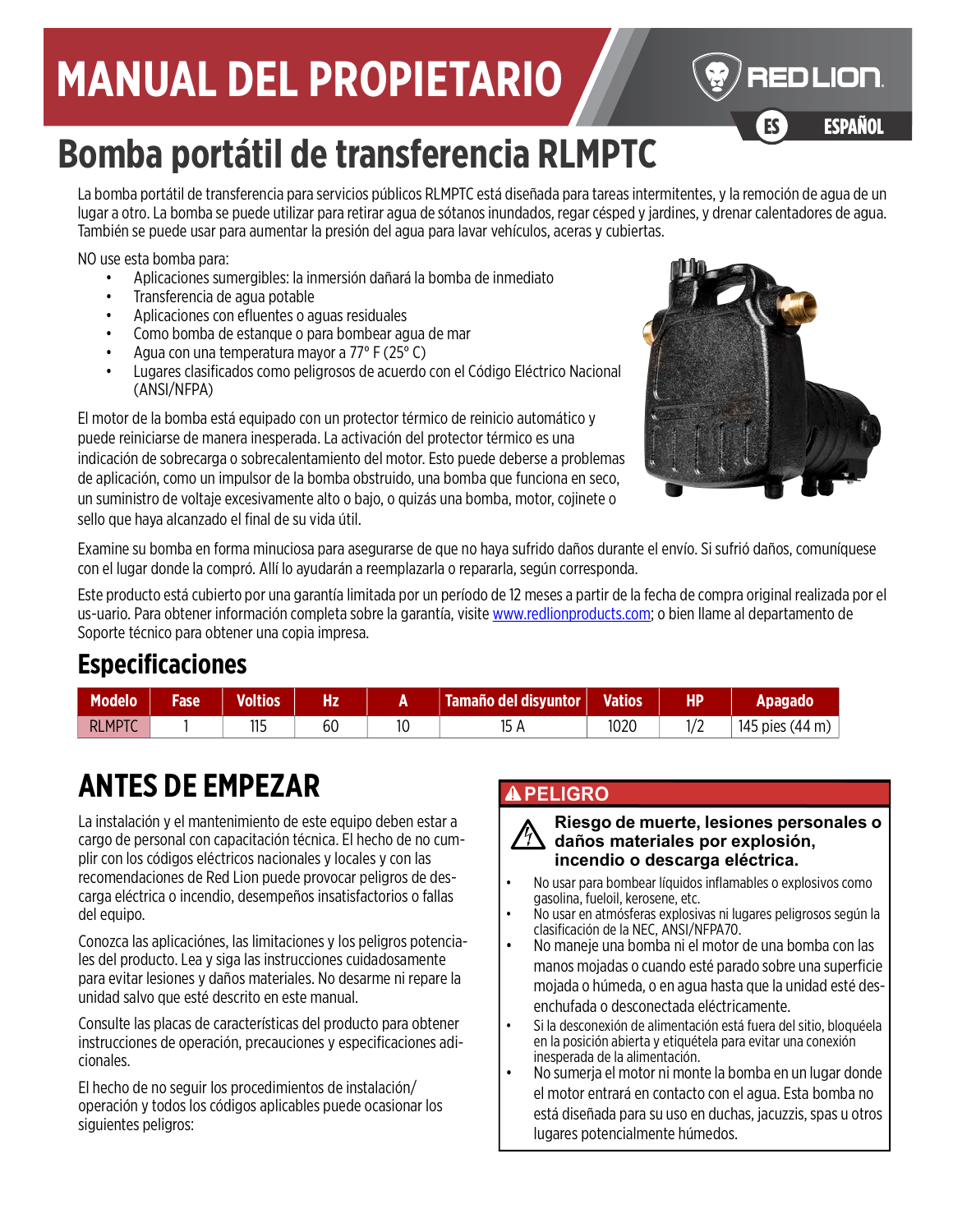#### **AADVERTENCIA**

**Esta unidad tiene voltajes elevados que son capaces de provocar lesiones graves o muerte por descarga eléctrica.**

- Para reducir el riesgo de descarga eléctrica, desconecte la energía antes de trabajar en el sistema o cerca de él. Es posible que sea necesario más de un interruptor de desconexión para cortar la energía del equipo antes de realizarle un mantenimiento.
- Asegúrese de que esta bomba esté conectada a un circuito equipado con un dispositivo interruptor de circuito por falla de conexión a tierra (GFIC) si es requerido por el código.
- Este producto viene con un conductor a tierra y un enchufe con conexión a tierra. Para reducir el riesgo de descarga eléctrica, asegúrese que se conecte solo a un receptáculo del tipo con conexión a tierra que esté conectado apropiadamente a tierra. La tercer punta es para conectar la bomba a tierra con el fin de evitar posibles peligros de descarga eléctrica. No retire la tercera punta del enchufe.
- Cablee el sistema de bombeo para los voltajes correctos.
- La bomba únicamente ha sido evaluada para su uso con agua. La bomba solo se debe utilizar con líquidos compatibles con los materiales que componen la bomba. Si la bomba se utiliza con líquidos incompatibles con los componentes de la bomba, el líquido puede causar fallas en el sistema de aislamiento eléctrico, lo que resulta en una descarga eléctrica.
- No retire el tapón de cebado, la carcasa de la bomba ni los accesorios de manguera de aspiración o descarga cuando la bomba esté caliente. El agua caliente y/o el vapor en el interior podrían ser presurizados.
- Suelte toda la presión dentro del sistema y drene todos los líquidos antes de la bomba de mantenimiento
- No use el cable eléctrico para levantar la bomba.

#### **A PRECAUCIÓN**



#### **Riesgo de lesiones corporales, descargas eléctricas o daños al equipo.**

- Este equipo no deben usarlo niños ni personas con capacidades físicas, sensoriales o mentales reducidas, ni aquellos que carezcan de experiencia y capacitación, salvo que estén bajo supervisión o instrucción. Los niños no podrán usar el equipo ni jugar con la unidad o en las cercanías inmediatas.
- No use esta bomba para bombear líquidos pensados para consumo humano.
- Asegúrese de que la línea de descarga de la bomba esté segura antes de utilizar la bomba. Si la línea de descarga no está asegurada, podría moverse.
- No aplique aceite al motor. La carcasa del motor de la bomba está sellada, y contiene un aceite dieléctrico de primera calidad para ofrecer transferencia de calor y lubricación de por vida. El uso de otros aceites puede provocar descargas eléctricas graves o daños permanentes a la bomba.
- No haga funcionar vacía la bomba. Si la hace funcionar vacía, la temperatura de la superficie de la bomba aumentará al punto que podría provocar quemaduras si se la toca y le causará serios daños a su bomba.
- No deje que la unidad se congele. La congelación puede causar agrietamiento o distorsión que puede destruir la unidad.
- La operación de este equipo exige instrucciones detalladas para su instalación y operación que se encuentran en este manual para su uso con este producto. Lea la totalidad del manual antes de comenzar la instalación y la operación.
- El usuario final debe recibir y conservar el manual para usos futuros.
- Mantenga las etiquetas de seguridad limpias y en buenas condiciones

# **INSTALACIÓN**

### **Instalación física**

- 1. No enchufe la bomba hasta que todas las conexiones de plomería estén finalizadas y la bomba esté segura.
- 2. Coloque la bomba sobre una superficie plana y asegúrese de que las mangueras que se utilizarán estén desenrolladas.
- 3. Conecte los dos adaptadores de manguera de jardín de latón de 3/4 pulg a los puertos de succión y descarga.
- 4. Conecte una tubería rígida o una manguera reforzada al adaptador de latón que se encuentra en el puerto de succión (marcado como "IN").



**IMPORTANTE:** Nunca use una manguera de jardín normal o no reforzada en el lado de succión de la bomba.

- 5. Conecte el filtro (incluido) al final de la línea de succión. Esto evita que objetos extraños o residuos pequeños dañ-en la bomba. Asegúrese de que no haya residuos bloqueando la malla del filtro.
- 6. Coloque el extremo de la línea de succión o la manguera de jardín reforzada en la fuente de agua que se moverá.
- 7. Asegúrese de que la línea de succión sea hermética y que no haya agujeros en la tubería ni en la manguera reforzada.
- 8. Conecte una segunda manguera al puerto de descarga (marcado como "OUT"). Se puede usar una manguera de jardín normal en el lado de descarga de la bomba.
- 9. Dirija el extremo de la manguera de jardín al lugar donde se moverá el agua. Fije la manguera de descarga para evitar que se mue-va debido a la presión del agua.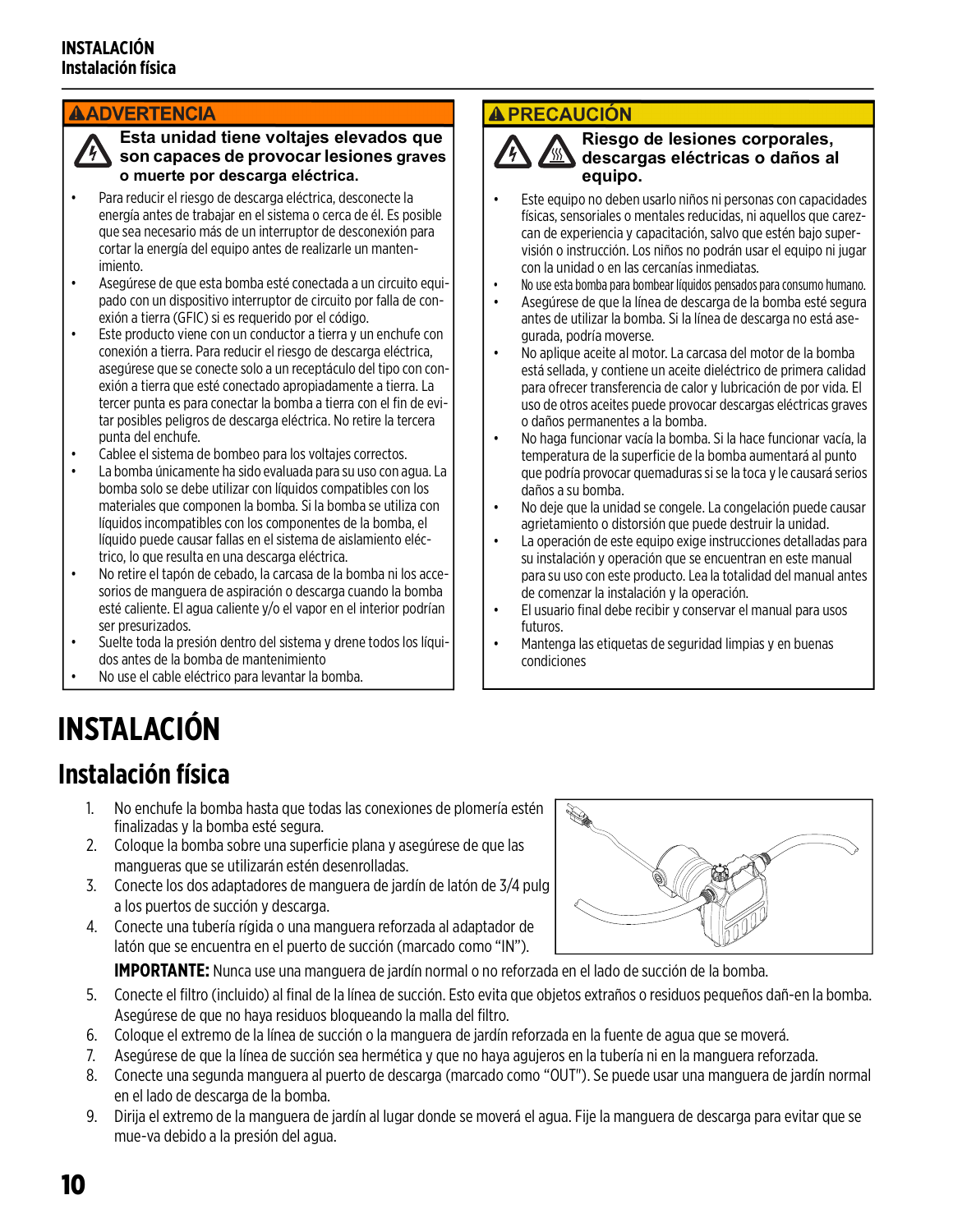## **Cebado y arranque de la bomba**

- 1. La bomba debe ubicarse a no más de 15 pies (4 m) de la fuente de agua. Retire el tapón de cebado (marcado como "PRIME") y llene el cuerpo de la bomba con agua. Apriete el tapón.
- 2. Conecte el cable de alimentación a un tomacorriente. Para reducir el riesgo de descarga eléctrica, asegúrese de que esté conectado únicamente a un receptáculo con puesta a tierra adecuado.

**IMPORTANTE:** Lea la etiqueta de la bomba para conocer el voltaje adecuado necesario. No la conecte a un voltaje diferente al que se muestra.

**IMPORTANTE:** El tamaño mínimo del cable portátil desde la fuente de alimentación al motor es el siguiente: Hasta 10 pies (3 m) - 18 AWG; de 10 a 50 pies (3-15 m) - 16 AWG; de 50 a 100 pies (15-30 m) - 14 AWG.

- 3. El cebado de la bomba suele tardar varios minutos. El tiempo de cebado depende de la succión, el largo de la línea y la distancia vertical entre la bomba y la fuente de agua. Si la bomba no se ceba, consulte la guía para la Solución de problemas.
- 4. Desenchufe la unidad tan pronto como la bomba deje de bombear agua o cambie el sonido de succión para evitar que la bomba funcione en seco. No permita que la unidad funcione en seco (sin líquido). El sello puede ser objeto de daños y el motor puede fallar si se deja que la bomba funcione de este modo.

# <span id="page-10-1"></span>**MANTENIMIENTO**

## **Servicio periódico**

Inspeccione las escobillas del motor cada 100 horas de funcionamiento. Si las escobillas tienen menos de ¼" de largo, debe reemplazarlas. Si reinstala las escobillas de motor viejas, asegúrese de marcar la ubicación de donde proviene cada una. Reemplace las escobillas usadas en la orienta-ción original también.

Se incluye un juego adicional de escobillas de motor de repuesto junto con la bomba. Para pedir más escobillas de motor, consulte ["Piezas de repuesto" en la página 12](#page-11-0). Si no se suministran piezas de repuesto en el punto de venta minorista donde compró esta bomba, llame a nuestro departamento de Soporte técnico para solicitar información.

Reemplace las escobillas de motor de la siguiente manera:

- 1. Desconecte el cable eléctrico de la fuente de alimentación.
- 2. Deje que el motor se enfríe durante 30 minutos antes de realizar el mantenimiento.
- 3. Retire las tapas de las escobillas de motor con un destornillador.
- 4. Retire el conjunto de escobillas de motor usado.
- 5. Inserte el nuevo conjunto de escobillas de motor.
- 6. Reemplace las tapas de las escobillas de motor.

Siempre revise el cable de alimentación y el receptáculo eléctrico en busca de daños o corrosión antes de cada uso. No se puede reemplazar el cable de alimentación de estas unidades. Si está dañado, reemplace la bomba.

## <span id="page-10-0"></span>**Limpieza de impulsor y voluta**

Después de desconectar la bomba de la alimentación eléctrica, desconecte las mangueras de descarga de la bomba.

- 1. Retire los tornillos que sujetan el conjunto del motor a la voluta.
- 2. Separe el motor de la voluta.
- 3. El impulsor permanece junto con el conjunto del motor. Limpie el impulsor y el pasaje de la voluta. No use solventes fuertes cuando limpie el impulsor.
- 4. Asegúrese de que el impulsor gire libremente después de la limpieza.
- 5. Conecte el conjunto del motor a la voluta y compruebe que el sello quede alineado correctamente.